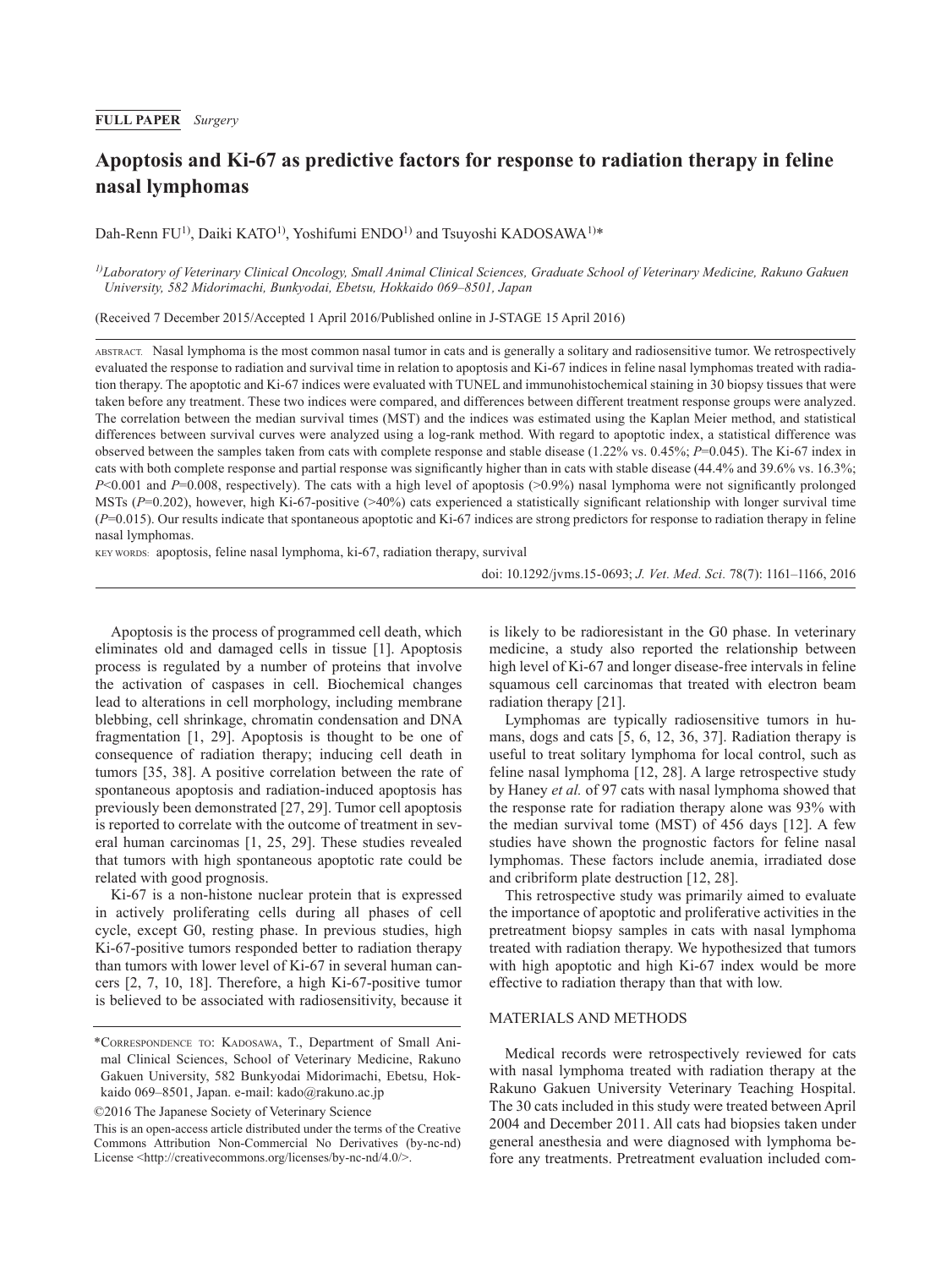plete blood counts, serum chemistry, three-view thoracic radiographs, abdominal ultrasounds, CT scans of head, chest and abdomen, and aspiration cytology of lymph nodes or organs. Follow-up information was obtained from the medical records or by contacting the referring veterinarians.

Radiation therapy was performed by use of an orthovoltage X-ray machine (TITAN-450S, GE, Tokyo, Japan) with a half-value layer of 4.8 mm of Cu at 450 kV and 10 mA. The exposure rate was 1.68 Gy/min with a filter of 1.0 mm of Al, 0.3 mm of Cu and 0.5 mm of Sn. The distance from the X-ray source to the skin was 60 cm. Radiation was delivered via single dorsal portal directed to the tip line of the nose to the top of the head. Eye and brain were included in the radiation field, if needed. The treated tumor volume had a 1 cm margin of normal tissue. Irradiation was 4 or 6 Gy for each fraction. Two fractions were carried out weekly (Monday/ Friday schedule).

The response was assessed based on CT images at one month after finishing the radiation therapy. Complete response (CR) was determined, if the tumor disappeared from CT images. Partial response (PR) was defined as a decrease of 30% or greater in the sum of the longest diameters. Stable disease (SD) was defined as between a decrease of 30% and an increase of 20% in the sum of the longest diameter. Progressive disease (PD) was defined as an increase of 20% or greater in the sum of the longest diameters [[32](#page-5-2)].

Apoptotic and proliferative activities in pretreatment biopsy samples in feline nasal lymphoma were detected. A terminal deoxynucleotidyl transferase dUTP nick endlabeling (TUNEL) assay was carried out using an ApopTag In Situ Apoptosis Detection Kit (S7100, Chemicon Merck Millipore, Billerica, MA, U.S.A.) to detect apoptotic cells. All 3-*µ*m sections from paraffin-embedded tissues that were taken before radiation therapy were cut. The samples were pretreated with proteinase K (20 *µ*g/m*l*, Dako, Glostrup, Denmark). Endogenous peroxidase activity was blocked with 3% hydrogen peroxide. Slides were covered with equilibration buffer for a few sec. Working-strength TdT solution was then added to the slides at 37°C for 1 hr. The reaction was stopped by addition of working-strength wash/stop buffer for 10 min. Anti-digoxigenin peroxidase was applied, and the tissue sections were then incubated for 30 min at room temperature. 3-3′-Diaminobenzidine (Kanto Chemical Co., Tokyo, Japan) solution was used for color developing, and then, Mayer's hematoxylin was used for counterstaining.

Immunohistochemical staining was used for detecting Ki-67-labeled cells on biopsied tumor samples. The antigen was retrieved by autoclaving at 121°C for 15 min with 0.1 M citrate buffer (pH 6.0). All sections were blocked for endogenous peroxidase activity and non-specific binding with 3% hydrogen peroxide and 1% horse serum in phosphatebuffered saline (PBS). Sections were then incubated with a mouse anti-Ki-67 monoclonal antibody (clone MIB-1, Dako) at a 1:100 dilution in PBS for 60 min at room temperature. The secondary antibody dilution and avidin-biotin complex solution (Vectastain ABC Kit, Vector, Burling, CA, U.S.A.) were applied to the sections and incubated for 30 min each at room temperature. 3-3′-Diaminobenzidine solution and

Mayer's hematoxylin were used as chromogen and counterstain, respectively.

The apoptotic index (AI) was determined as the percentage of apoptotic positive tumor cells that stained brown in pretreatment biopsy samples. Approximately 1,000 tumor cells were counted randomly by microscopic examination. A low AI was defined as an AI below 0.9%. High AI was defined as an AI above 0.9%. The Ki-67 labeling index, defined as the percentage of Ki-67-positive tumor cells, was counted in five random fields. The Ki-67 index was divided into two groups (high and low Ki-67) with the level of 40% as the cut point.

For statistical analysis, 30 samples were divided into two groups based on the clinical findings (age, sex, presence of cribriform plate destruction and response to radiation). We compared the two indices (apoptosis and Ki-67) and analyzed the differences between these groups using *t*-test for independent samples. The correlation between the AI and Ki-67 indices was analyzed according to Spearman's correlation method. The cats that had a stage I disease (single organ affected) and treated with radiation alone were studied with survival time. Survival time of the patient was defined from the starting date of radiation therapy to the time of death. The correlation between the MSTs and the indices was estimated using the Kaplan Meier method, and statistically significant differences between survival curves were analyzed using a log-rank method. A P value of <0.05 (two-sides) was considered statistically significant. Commercial software StatMate III (ATMS Co., Ltd., Tokyo, Japan) was used to perform the statistical analysis.

#### RESULTS

Thirteen of the enrolled cats were neutered males, thirteen were spayed females, two were intact males, and two were intact females. The age of the cats that started treatment with radiation therapy ranged from 4 to 17 years with mean and median of 10.7 and 11 years, respectively. Mean weight was 4.2 kg (range of 2.5 to 8.7 kg, median of 4.7 kg). Only one pure breed of Persian cat was represented in this study, and the others were mixed-breed cats (n=29). The most common clinical sign at the time of diagnosis was purulent or mucous nasal discharge (73.3%) followed by facial deformity, nose bleeding, sneezing and exophthalmos. Fourteen cats (46.7%) were found to have cribriform plate destruction due to the tumor on pre-treatment CT images.

The mean of the total skin surface radiation dose was 34.4 Gy (median of 36 Gy; range of 28 to 42 Gy). Sixteen cats were determined to have CR after the radiation therapy. Nine cats were found to have PR, and five cats had SD. No PD was observed in this study. The response rate of radiation therapy was 83.3% (25/30). Thirteen cats also received chemotherapy after radiation therapy, because of having remaining nasal mass or evidence of systemic disease. The cause of death was recorded in follow-up information. Fourteen cats died owing to distant disease (kidney, n=12; spleen, n=1; and brain, n=1), four cats died from local recurrence and brain involvement, three cats died from renal failure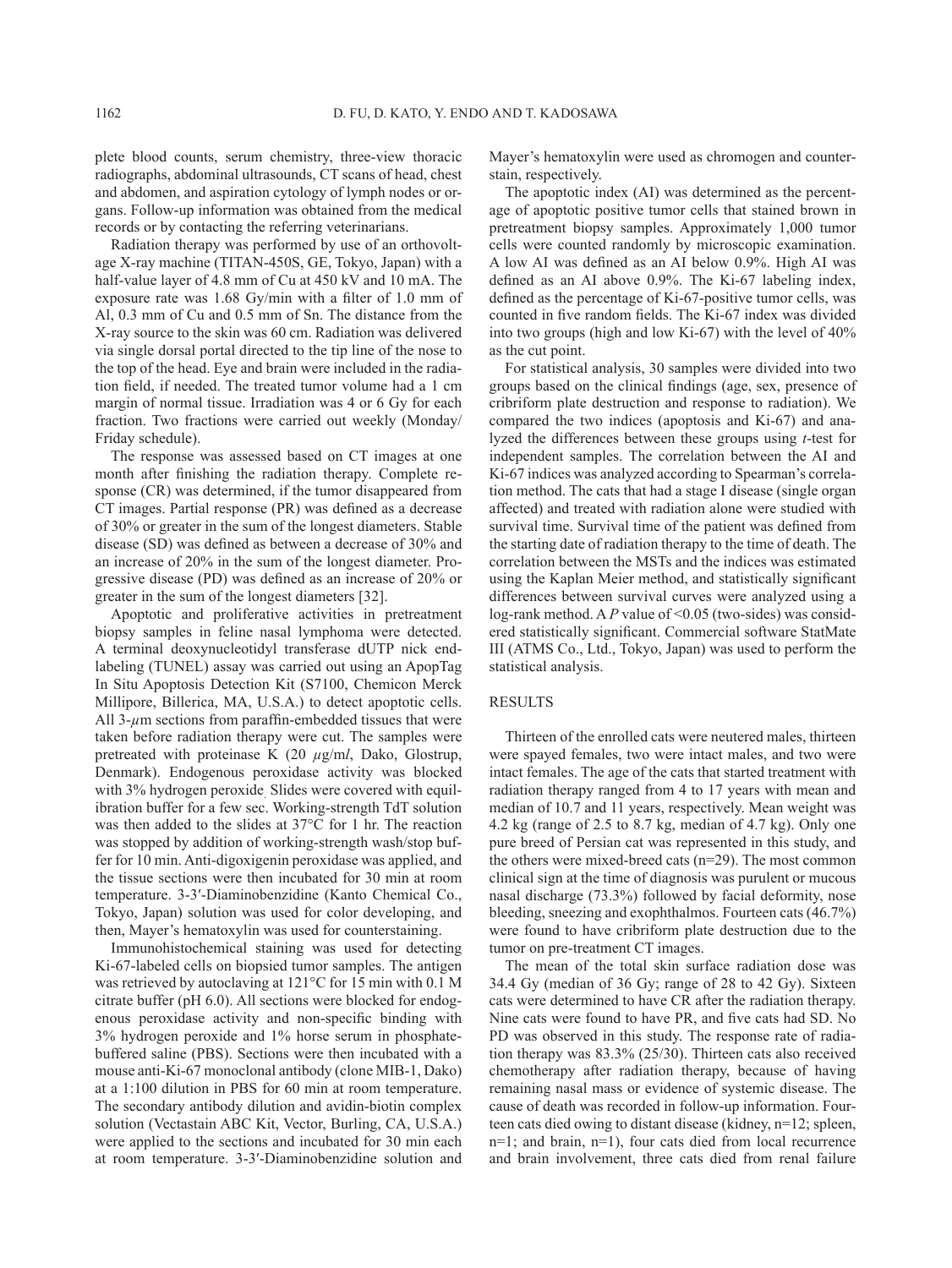|                                 | Number of<br>samples | Indices (Mean $\pm$ SD) (%)   |                                |
|---------------------------------|----------------------|-------------------------------|--------------------------------|
|                                 |                      | AI                            | $Ki-67$                        |
| Age                             |                      |                               |                                |
| $\leq$ 11 years                 | 16                   | $0.92 \pm 0.72$               | $40.61 \pm 13.22$              |
| $>11$ years                     | 14                   | $0.98 \pm 0.61$               | $36.39 \pm 15.46$              |
| Gender                          |                      |                               |                                |
| Female                          | 15                   | $0.87 \pm 0.70$               | $35.58 \pm 15.39$              |
| Male                            | 15                   | $1.02 \pm 0.63$               | $41.37 \pm 12.42$              |
| Destruction of cribriform plate |                      |                               |                                |
| Yes                             | 14                   | $1.05 \pm 0.70$               | $39.84 \pm 15.15$              |
| N <sub>0</sub>                  | 16                   | $0.87 \pm 0.63$               | $37.54 \pm 13.89$              |
| Response to Treatment           |                      |                               |                                |
| CR.                             | 16                   | $1.22 \pm 0.77$               | $44.43 \pm 10.76$              |
| <b>PR</b>                       | 9                    | $0.77 \pm 0.24$<br>$\angle a$ | $39.64 \pm 12.68$<br>a)<br>la∖ |
| <b>SD</b>                       | 5                    | $0.44 \pm 0.43$               | $16.30 \pm 9.41$               |

Table 1. Comparison of the apoptotic and Ki-67 indices according to clinical findings

Significant differences were calculated with the *t*-test. a) *P*<0.05.

but no evidence of renal lymphoma, two cats died of causes other than tumor, three cats died of unknown causes, and four cats were still alive at the time of data analysis.

The AI and Ki-67-positive rates are shown in Table 1. The AI of all pre-treatment biopsy samples in feline nasal lymphoma ranged from 0 to 2.4%, with a median of 0.85% and mean of 0.94%. The mean AI for CR samples was 1.22%, and the mean AIs for the PR and SD samples were 0.77% and 0.46%, respectively. A statistically significant difference was observed between the samples from cats with CR and from cats with SD (*P*=0.045). The percentage of Ki-67-positive tumor cells in all samples ranged from 7.5 to 57.1% (median of 41.6% and mean of 38.9%). The samples from the cats with CR and PR had mean Ki-67 index of 44.4% and 39.6%. The mean Ki-67 index for the SD samples was 16.3%. The Ki-67 index in both the CR and PR samples was significantly higher than in the SD samples (*P*<0.001 and *P*=0.008). However, a significant difference was not observed between the samples from cats with CR and PR (*P*=0.334). In all samples of feline nasal lymphoma, a significant positive correlation was found between AI and Ki-67 index (r=0.509; *P*=0.005) (Fig. 1).

Seventeen cats diagnosed with stage I disease at first diagnosis day and only treated with radiation therapy were estimated with overall survival times. The cut-off levels of the apoptotic and Ki-67 indices were 0.9% and 40%, respectively. The respective MSTs for cats with high AI and low AI were 402.5 days and 135 days, respectively, but there was no statistical difference between the cats with high and low AI (*P*=0.202; Fig. 2A). On the other hand, the cats with a high Ki-67 index had significantly longer survival time compared with those with a low Ki-67 tumor (582 days vs. 77 days; *P*=0.015; Fig. 2B).

## DISCUSSION

Nasal lymphoma is the most common nasal tumor in cats [[4, 13, 20, 23](#page-4-5)]. Chemotherapy should be considered as a top priority of treatment in feline nasal lymphoma, because it is



Fig. 1. Correlation between apoptotic and Ki-67 indices in cats with nasal lymphoma (r=0.509; *P*=0.005).

generally a systemic disease. Previous larger studies of cats with nasal lymphoma that were treated with chemotherapy alone reported to have MSTs ranged from 98 to 456 days [\[12, 13, 30, 31, 33\]](#page-4-4). Owing to the nature of lymphomas being sensitive to radiation, radiation therapy is also thought to be treatment choice for localized form of lymphomas [\[12, 28, 37\]](#page-4-4). A large retrospective study by Haney *et al.* of 97 cats with nasal lymphoma showed that the MST for radiation therapy alone was 456 days [\[12\]](#page-4-4). Additionally, the nasal lymphoma cats treated with a combination of local radiation therapy and systemic chemotherapy had a MST from 174 to 955 days [[12, 28\]](#page-4-4).

A small number of studies showed prognostic indicators for feline nasal lymphomas, including anemia, irradiation dose, response and destruction of the cribriform plate [\[12, 28](#page-4-4)]. To our knowledge, this study is the first report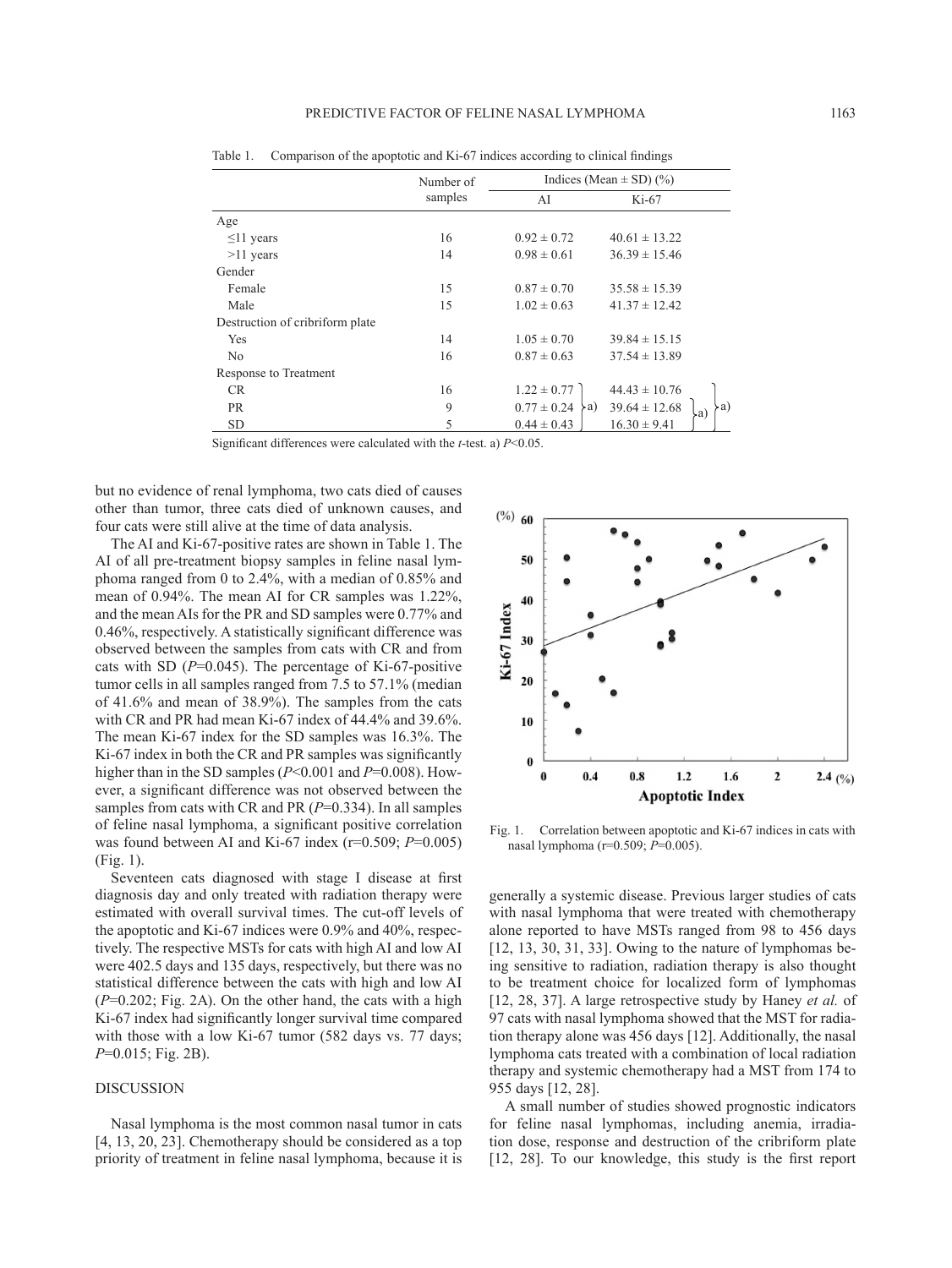

Fig. 2. Kaplan–Meier curves for overall survival time in 17 cats comparing with different levels of apoptotic and Ki-67 indices. (A) The MST in cats with high AI and low AI was 402.5 days and 135 days, respectively (*P*=0.202). (B) The MST in cats with high Ki-67 and low Ki-67 was 582 days and 77 days, respectively  $(P=0.015)$ .

to correlate the rate of apoptosis and cell proliferation in pretreatment biopsy samples, and the outcome of radiation therapy in feline nasal lymphoma. In veterinary medicine, immunohistochemistry has not been widely used to assess the response to irradiation at the cellular level and has not been used to indicate outcome to radiation [[11, 21](#page-4-6)].

Ionizing radiation may cause DNA damage. The cells occur death when the damage of DNA is irreparable, which triggers the cellular pathways. Cell death induced by radiation includes mitotic death and interphase death. Mitotic death is the cells failing to mitosis completely and then death, whereas interphase cell death is the irradiated cells undergoing cell death through apoptosis before they enter mitosis, particularly soon after treatment [\[38\]](#page-5-3). Previous studies suggested that radiation-induced apoptosis closely correlates with radiosensitivity [\[1, 9, 22](#page-4-0)]. Spontaneous apoptotic rate also correlates with the induced apoptotic rate and radiosensitivity. The tumor with a high spontaneous apoptotic rate would occur apoptosis easily after irradiation [[22](#page-5-4)]. The relationship between apoptosis and outcome in radiation has been studied in several human cancers. A high apoptotic rate is strongly associated with good prognosis in cancer patients treated with radiation therapy [\[1, 29, 35\]](#page-4-0). However, there were few studies focused on spontaneous apoptotic rate for a prognostic predictor in lymphomas. Apoptosisinduced death is considered major reason in lymphoid cells compared to other type cells after radiation [[38](#page-5-3)]. Although it was unsignificant, the spontaneous apoptosis trended to be predictive to response to *in vivo* irradiation in a study of human non-Hodgkin's lymphoma [\[9](#page-4-7)]. Moreover, one study of feline lymphoma cell lines also suggested that the more radioresistent cell line was prone to a lower ratio of spontaneous apoptosis [\[14\]](#page-4-8).

The TUNEL method is a common technique used for detecting DNA fragmentation associated with apoptosis. TUNEL was used in this study, and the AI was considered as a response predictor for feline nasal lymphomas. The tumor achieving CR showed significantly higher rate of apoptosis than which with SD (mean of 1.22% vs. 0.46%; *P*=0.045). Although no significant difference was observed, the cats with a high spontaneous apoptosis rate in the pretreated biopsy sample trended to a longer survival time (MST of 402.5 vs. 135 days). Some proteins also have been linked to radiosensitivity, such as p53, Bcl-2 and survivin. They are some of the key regulators for the apoptotic pathways [\[25–27](#page-5-5)]. *P53* gene contributed to the delay of induction of apoptosis in the more radioresistant human lymphoid cell lines [\[3](#page-4-9)]. Futher investigation is needed to clarify the linkage between apoptosis and radiosensitivity.

Cytological changes of feline lymphocytes after radiation were reported in a previous study. Cell nuclei were more likely to appear swelling and multi-nucleated after irradiation in the feline lymphocyte cell line that appeared to be resistant to radiation-induced apoptosis. These nucleic changes were similar to other mammalian cells undergoing mitotic catastrophe [\[14\]](#page-4-8). It is possible that some lymphoma cells may die via mitotic death after radiation.

Some human cancers have been shown to have higher Ki-67 tumors and were linked to better outcomes with radiation therapy [\[2, 7, 10, 18](#page-4-1)]. A study on feline squamous cell carcinoma also found that cats with higher Ki-67 had markedly favorable prognosis than cats with lower Ki-67 [\[21\]](#page-4-2). Nevertheless, no significant difference was observed in canine nasal carcinomas [\[11](#page-4-6)]. Ki-67 is not expressed at G0 phase in the cell cycle. Tumor cells are preferentially in G0 phase in a hypoxic environment. Cell cycle of G0 phase is also considered to be a radioresistant period in cells. Thus, a low level of Ki-67 in tumor cells is believed to reflect hypoxia and radioresistance [\[7, 16](#page-4-10)]. Ki-67 expression detects the proliferating cells, which has also been reported in feline and canine lymphomas [\[8, 17](#page-4-11)]. The rapidly proliferating tissues may have more radiosensitivity than those growing slowly. In our study, cats with a good response had a higher Ki-67 index than cats with a poor response, by a statistically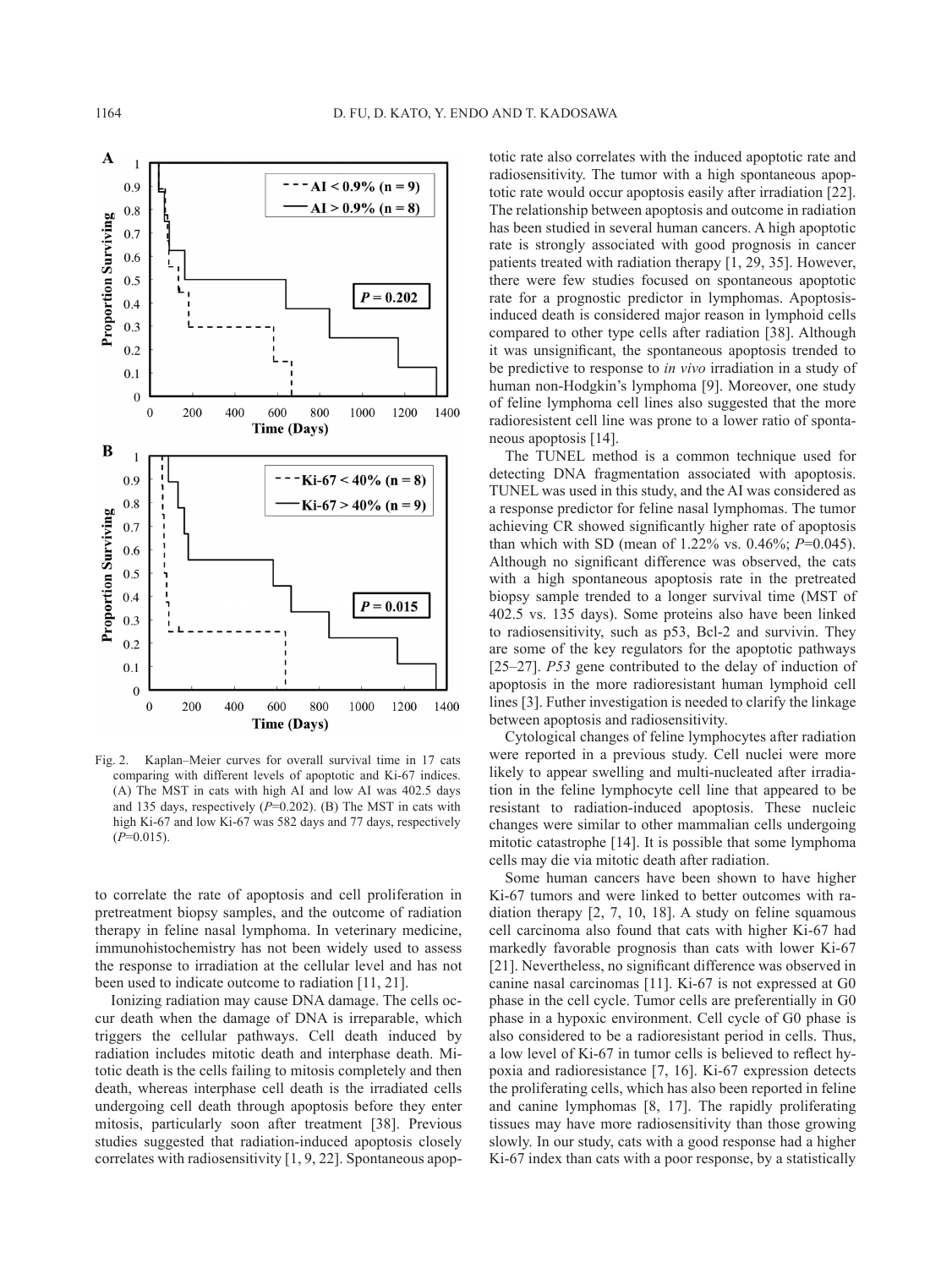significant margin (CR and PR vs. SD). Moreover, cats with a higher level of Ki-67 treated with radiation therapy had significantly longer MST than cats with a low Ki-67 (582 vs. 77 days, respectively). Despite the relation between proliferation and prognosis being suggested, the reason of this relationship is necessary to be clarified by a further study in lymphomas.

In our study, a significant positive correlation was observed between the rate of spontaneous apoptosis and Ki-67-positive cells in feline nasal lymphomas (r=0.509; *P*=0.005). High apoptotic factors have been associated with high proliferation indices in canine lymphomas and human non-Hodgkin's lymphomas [\[19, 24](#page-4-12)]. Many of the genes that control cell death also regulate proteins involved in cell division, such as p53. Therefore, cell apoptosis and proliferation control appear to be closely linked with each other [\[15,](#page-4-13) [24, 34\]](#page-4-13). Faster proliferating tumors usually indicate better response to irradiation, and higher apoptosis levels may also reflect rapidly proliferating tumors. Our results show that the spontaneous apoptotic and Ki-67 indices are both strong predictors of response to radiation therapy in feline nasal lymphomas.

In conclusion, although our study was retrospective and the study was limited in population size, the response predictive power of measuring apoptosis and proliferation was strong. Assessment of apoptosis and proliferation before radiation therapy could be helpful for decision making to decide an appropriate protocol of treatment. Because there are many regulators of apoptosis and proliferation in tumor cells, and because radiosensitivity of cancer treatment is not clearly known, additional larger studies would be necessary in order to increase the benefit of treatment.

ACKNOWLEDGMENTS. The authors sincerely thank Dr. Kazuko Hirayama, Dr. Hiroyuki Taniyama (Department of Veterinary Pathology, Rakuno Gakuen University, Ebetsu, Japan) and Dr. Yumiko Kagawa (North Lab, Sapporo, Japan) for cooperation in histopathology.

#### **REFERENCES**

- <span id="page-4-0"></span>1. Adell, G. C., Zhang, H., Evertsson, S., Sun, X. F., Stål, O. H. and Nordenskjöld, B. A. 2001. Apoptosis in rectal carcinoma: prognosis and recurrence after preoperative radiotherapy. *Cancer* **91**: 1870–1875. [\[Medline\]](http://www.ncbi.nlm.nih.gov/pubmed/11346868?dopt=Abstract) [\[CrossRef\]](http://dx.doi.org/10.1002/1097-0142(20010515)91:10<1870::AID-CNCR1208>3.0.CO;2-1)
- <span id="page-4-1"></span>2. Ahmed, W. A., Suzuki, K., Imaeda, Y. and Horibe, Y. 2008. Ki-67, p53 and epidermal growth factor receptor expression in early glottic cancer involving the anterior commissure treated with radiotherapy. *Auris Nasus Larynx* **35**: 213–219. [\[Medline\]](http://www.ncbi.nlm.nih.gov/pubmed/17996416?dopt=Abstract) [\[CrossRef\]](http://dx.doi.org/10.1016/j.anl.2007.08.011)
- <span id="page-4-9"></span>3. Aldridge, D. R. and Radford, I. R. 1998. Explaining differences in sensitivity to killing by ionizing radiation between human lymphoid cell lines. *Cancer Res.* **58**: 2817–2824. [\[Medline\]](http://www.ncbi.nlm.nih.gov/pubmed/9661896?dopt=Abstract)
- <span id="page-4-5"></span>4. Allen, H. S., Broussard, J. and Noone, K. 1999. Nasopharyngeal diseases in cats: a retrospective study of 53 cases (1991-1998). *J. Am. Anim. Hosp. Assoc.* **35**: 457–461. [\[Medline\]](http://www.ncbi.nlm.nih.gov/pubmed/10580903?dopt=Abstract) [\[CrossRef\]](http://dx.doi.org/10.5326/15473317-35-6-457)
- <span id="page-4-3"></span>5. Axiak, S. M., Carreras, J. K., Hahn, K. A., Endicott, M. M., Parshley, D. E. and King, G. K. 2006. Hematologic changes associated with half-body irradiation in dogs with lymphoma. *J.*

*Vet. Intern. Med.* **20**: 1398–1401. [\[Medline\]](http://www.ncbi.nlm.nih.gov/pubmed/17186856?dopt=Abstract) [\[CrossRef\]](http://dx.doi.org/10.1111/j.1939-1676.2006.tb00757.x)

- 6. Berlato, D., Schrempp, D., Van Den Steen, N. and Murphy, S. 2012. Radiotherapy in the management of localized mucocutaneous oral lymphoma in dogs: 14 cases. *Vet. Comp. Oncol.* **10**: 16–23. [\[Medline\]](http://www.ncbi.nlm.nih.gov/pubmed/22236033?dopt=Abstract) [\[CrossRef\]](http://dx.doi.org/10.1111/j.1476-5829.2011.00270.x)
- <span id="page-4-10"></span>7. Couture, C., Raybaud-Diogène, H., Têtu, B., Bairati, I., Murry, D., Allard, J. and Fortin, A. 2002. p53 and Ki-67 as markers of radioresistance in head and neck carcinoma. *Cancer* **94**: 713–722. [\[Medline\]](http://www.ncbi.nlm.nih.gov/pubmed/11857304?dopt=Abstract) [\[CrossRef\]](http://dx.doi.org/10.1002/cncr.10232)
- <span id="page-4-11"></span>8. Dank, G., Lucroy, M. D., Griffey, S. M., Gandour-Edwards, R. and Madewell, B. R. 2002. bcl-2 and MIB-1 labeling indexes in cats with lymphoma. *J. Vet. Intern. Med.* **16**: 720–725. [\[Medline\]](http://www.ncbi.nlm.nih.gov/pubmed/12465771?dopt=Abstract)
- <span id="page-4-7"></span>9. Dubray, B., Breton, C., Delic, J., Klijanienko, J., Maciorowski, Z., Vielh, P., Fourquet, A., Dumont, J., Magdelenat, H. and Cosset, J. M. 1998. In vitro radiation-induced apoptosis and early response to low-dose radiotherapy in non-Hodgkin's lymphomas. *Radiother. Oncol.* **46**: 185–191. [\[Medline\]](http://www.ncbi.nlm.nih.gov/pubmed/9510046?dopt=Abstract) [\[CrossRef\]](http://dx.doi.org/10.1016/S0167-8140(97)00148-5)
- 10. Freudlsperger, C., Freier, K., Hoffmann, J. and Engel, M. 2012. Ki-67 expression predicts radiosensitivity in oral squamous cell carcinoma. *Int. J. Oral Maxillofac. Surg.* **41**: 965–969. [\[Med](http://www.ncbi.nlm.nih.gov/pubmed/22591716?dopt=Abstract)[line\]](http://www.ncbi.nlm.nih.gov/pubmed/22591716?dopt=Abstract) [\[CrossRef\]](http://dx.doi.org/10.1016/j.ijom.2012.04.014)
- <span id="page-4-6"></span>11. Fu, D. R., Kato, D., Watabe, A., Endo, Y. and Kadosawa, T. 2014. Prognostic utility of apoptosis index, Ki-67 and survivin expression in dogs with nasal carcinoma treated with orthovoltage radiation therapy. *J. Vet. Med. Sci.* **76**: 1505–1512. [\[Medline\]](http://www.ncbi.nlm.nih.gov/pubmed/25452259?dopt=Abstract) [\[CrossRef\]](http://dx.doi.org/10.1292/jvms.14-0245)
- <span id="page-4-4"></span>12. Haney, S. M., Beaver, L., Turrel, J., Clifford, C. A., Klein, M. K., Crawford, S., Poulson, J. M. and Azuma, C. 2009. Survival analysis of 97 cats with nasal lymphoma: a multi-institutional retrospective study (1986-2006). *J. Vet. Intern. Med.* **23**: 287– 294. [\[Medline\]](http://www.ncbi.nlm.nih.gov/pubmed/19143934?dopt=Abstract) [\[CrossRef\]](http://dx.doi.org/10.1111/j.1939-1676.2008.0243.x)
- 13. Henderson, S. M., Bradley, K., Day, M. J., Tasker, S., Caney, S. M., Hotston Moore, A. and Gruffydd-Jones, T. J. 2004. Investigation of nasal disease in the cat—a retrospective study of 77 cases. *J. Feline Med. Surg.* **6**: 245–257. [\[Medline\]](http://www.ncbi.nlm.nih.gov/pubmed/15265480?dopt=Abstract) [\[CrossRef\]](http://dx.doi.org/10.1016/j.jfms.2003.08.005)
- <span id="page-4-8"></span>14. Kakizaki, T., Hamada, N., Wada, S., Funayama, T., Sakashita, T., Hohdatsu, T., Sano, T., Natsuhori, M., Kobayashi, Y. and Ito, N. 2006. Distinct modes of cell death by ionizing radiation observed in two lines of feline T-lymphocytes. *J. Radiat. Res. (Tokyo)* **47**: 237–243. [\[Medline\]](http://www.ncbi.nlm.nih.gov/pubmed/16960338?dopt=Abstract) [\[CrossRef\]](http://dx.doi.org/10.1269/jrr.0618)
- <span id="page-4-13"></span>15. Kastan, M. B., Canman, C. E. and Leonard, C. J. 1995. P53, cell cycle control and apoptosis: implications for cancer. *Cancer Metastasis Rev.* **14**: 3–15. [\[Medline\]](http://www.ncbi.nlm.nih.gov/pubmed/7606818?dopt=Abstract) [\[CrossRef\]](http://dx.doi.org/10.1007/BF00690207)
- 16. Kennedy, A. S., Raleigh, J. A., Perez, G. M., Calkins, D. P., Thrall, D. E., Novotny, D. B. and Varia, M. A. 1997. Proliferation and hypoxia in human squamous cell carcinoma of the cervix: first report of combined immunohistochemical assays. *Int. J. Radiat. Oncol. Biol. Phys.* **37**: 897–905. [\[Medline\]](http://www.ncbi.nlm.nih.gov/pubmed/9128967?dopt=Abstract) [\[CrossRef\]](http://dx.doi.org/10.1016/S0360-3016(96)00539-1)
- 17. Kiupel, M., Teske, E. and Bostock, D. 1999. Prognostic factors for treated canine malignant lymphoma. *Vet. Pathol.* **36**: 292–300. [\[Medline\]](http://www.ncbi.nlm.nih.gov/pubmed/10421095?dopt=Abstract) [\[CrossRef\]](http://dx.doi.org/10.1354/vp.36-4-292)
- 18. Kropveld, A., Slootweg, P. J., Blankenstein, M. A., Terhaard, C. H. and Hordijk, G. J. 1998. Ki-67 and p53 in T2 laryngeal cancer. *Laryngoscope* **108**: 1548–1552. [\[Medline\]](http://www.ncbi.nlm.nih.gov/pubmed/9778299?dopt=Abstract) [\[CrossRef\]](http://dx.doi.org/10.1097/00005537-199810000-00023)
- <span id="page-4-12"></span>19. Leoncini, L., Del Vecchio, M. T., Megha, T., Barbini, P., Galieni, P., Pileri, S., Sabattini, E., Gherlinzoni, F., Tosi, P., Kraft, R., *et al*. 1993. Correlations between apoptotic and proliferative indices in malignant non-Hodgkin's lymphomas. *Am. J. Pathol.* **142**: 755–763. [\[Medline\]](http://www.ncbi.nlm.nih.gov/pubmed/7681257?dopt=Abstract)
- 20. Little, L., Patel, R. and Goldschmidt, M. 2007. Nasal and nasopharyngeal lymphoma in cats: 50 cases (1989-2005). *Vet. Pathol.* **44**: 885–892. [\[Medline\]](http://www.ncbi.nlm.nih.gov/pubmed/18039901?dopt=Abstract) [\[CrossRef\]](http://dx.doi.org/10.1354/vp.44-6-885)
- <span id="page-4-2"></span>21. Melzer, K., Guscetti, F., Rohrer Bley, C., Sumova, A., Roos, M.